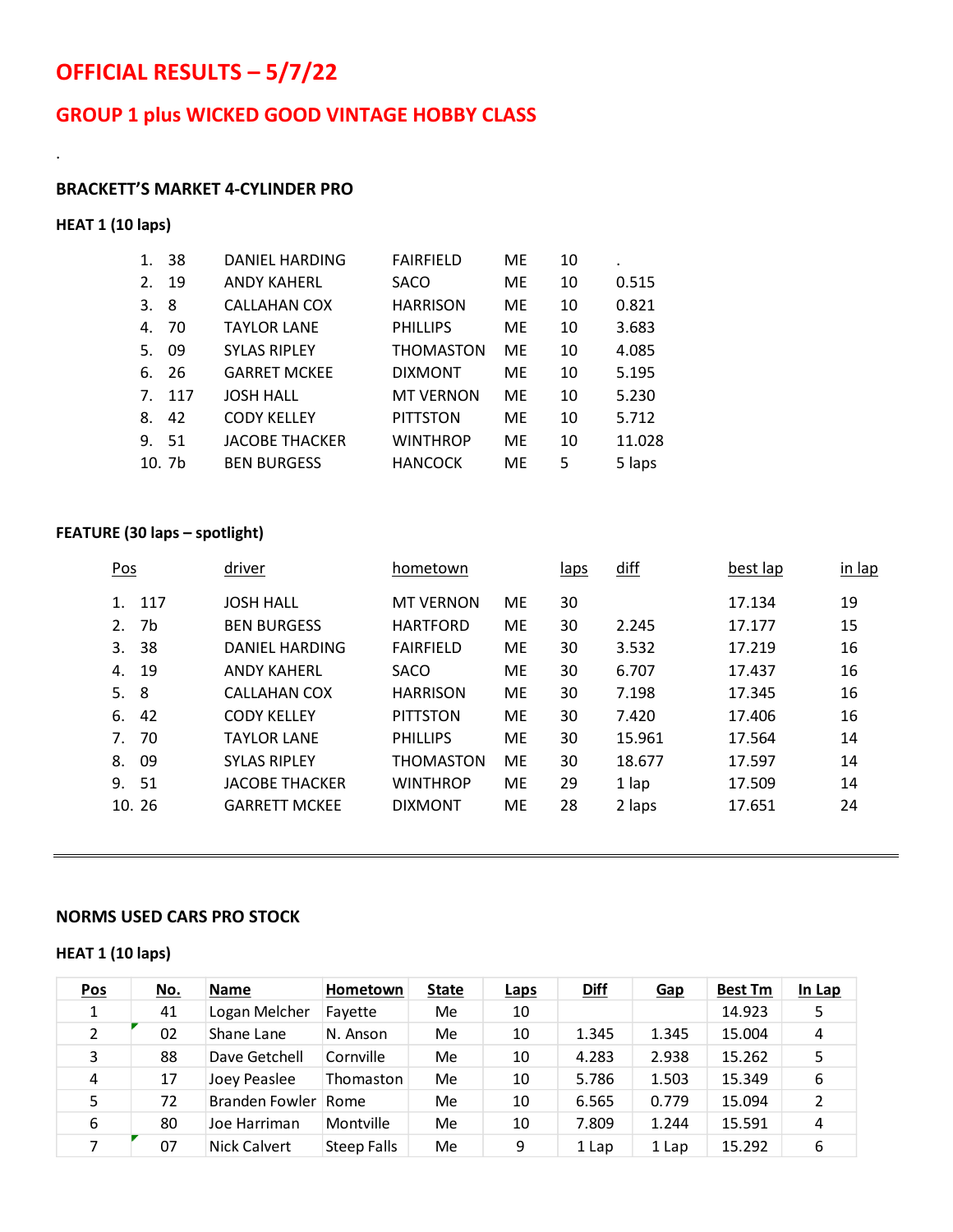#### **HEAT 2 (10 laps)**

.

.

| <b>Pos</b>    | <u>No.</u> | <b>Name</b>            | Hometown  | <b>State</b> | <b>Laps</b> | Diff  | <b>Gap</b> | <b>Best Tm</b> | In Lap |
|---------------|------------|------------------------|-----------|--------------|-------------|-------|------------|----------------|--------|
| 1             | 77         | Nick Reno              | West Bath | Me           | 10          |       |            | 14.716         | 4      |
| $\mathcal{P}$ | 15c        | Scott Chubbuck Bowdoin |           | Me           | 10          | 1.525 | 1.525      | 14.874         | 4      |
| 3             | 15         | Nick Hinckley          | Wiscasset | Me           | 10          | 1.827 | 0.302      | 14.901         | 4      |
| 4             | 00         | Jeremy Whorff          | Bath      | Me           | 10          | 2.510 | 0.683      | 14.855         |        |
| 5.            | 18         | Kevin Douglass         | Sidney    | Me           | 10          | 2.714 | 0.204      | 14.902         | 4      |
| 6             | 14         | Josh St. Clair         | Liberty   | Me           | 10          | 3.219 | 0.505      | 14.790         | 4      |
| 7             | 01         | Steve Chicoine         | Windsor   | Me           | 10          |       |            |                | 0      |

### **FEATURE (40 laps)**

| <u>Pos</u>     | <u>No.</u> | Name                                                                     | Hometown                                                   | <b>State</b> | <b>Laps</b> | <b>Diff</b> | <b>Gap</b> | <b>Best Tm</b> | In Lap |  |
|----------------|------------|--------------------------------------------------------------------------|------------------------------------------------------------|--------------|-------------|-------------|------------|----------------|--------|--|
| 1              | 18         | Kevin Douglass                                                           | Sidney                                                     | Me           | 40          |             |            | 14.796         | 13     |  |
| $\overline{2}$ | 15         | Nick Hinckley                                                            | Wiscasset                                                  | Me           | 40          | 0.419       | 0.419      | 14.858         | 6      |  |
| 3              | 41         | Logan Melcher                                                            | Fayette                                                    | Me           | 40          | 3.255       | 2.836      | 14.894         | 13     |  |
| 4              | 15c        | <b>Scott Chubbuck</b>                                                    | Bowdoin                                                    | Me           | 40          | 4.165       | 0.910      | 15.104         | 3      |  |
| 5              | 00         | Jeremy Whorff                                                            | Bath                                                       | Me           | 40          | 4.728       | 0.563      | 15.046         | 24     |  |
| 6              | 77         | Nick Reno                                                                | West Bath                                                  | Me           | 40          | n/a         | n/a        | n/a            | n/a    |  |
| 7              | 72         | Branden Fowler                                                           | Rome                                                       | Me           | 40          | 10.160      | 5.432      | 14.995         | 5      |  |
| 8              | 07         | Nick Calvert                                                             | <b>Steep Falls</b>                                         | Me           | 40          | 11.040      | 0.880      | 15.152         | 18     |  |
| 9              | 88         | Dave Getchell                                                            | Cornville                                                  | Me           | 40          | 11.807      | 0.767      | 15.241         | 4      |  |
| 10             | 02         | Shane Lane                                                               | N. Anson                                                   | Me           | 39          |             |            | 15.058         | 5      |  |
| 11             | 80         | Joe Harriman                                                             | Montville                                                  | Me           | 37          | 2 Laps      | 2 Laps     | 15.482         | 6      |  |
| 12             | 17         | Joey Peaslee                                                             | Thomaston                                                  | Me           | 36          | 3 Laps      | 1 Lap      | 15.294         | 29     |  |
| 13             | 14         | Josh St. Clair                                                           | Liberty                                                    | Me           | 21          | 18 Laps     | 15 Laps    | 14.823         | 13     |  |
| 14             | 01         | <b>Steve Chicoine</b>                                                    | Windsor                                                    | Me           | 21          | 18 Laps     | 8.456      | 15.240         | 6      |  |
|                |            |                                                                          |                                                            |              |             |             |            |                |        |  |
|                | note:      | #77 transponder was working during pre-race warmup, then stopped working |                                                            |              |             |             |            |                |        |  |
|                |            |                                                                          | per rule, the car was hand scored for remainer of the race |              |             |             |            |                |        |  |

#### **SWEATT'S CONCRETE THUNDER 4 MINI**

.

### **HEAT 1 (10 laps)**

| Pos           | <u>No.</u> | <b>Name</b>           | Hometown         | <b>State</b> | <u>Laps</u> | <b>Diff</b> | Gap   | <b>Best Tm</b> | In Lap         |
|---------------|------------|-----------------------|------------------|--------------|-------------|-------------|-------|----------------|----------------|
|               | 18         | Dustin Salley         | S.Paris          | Me           | 10          |             |       | 18.414         | 10             |
| $\mathcal{P}$ | 26         | Michael Golding       | Pownal           | Me           | 10          | 1.704       | 1.704 | 18.481         | 5              |
| 3             | 2          | <b>Butch Keene</b>    | Turner           | Me           | 10          | 1.981       | 0.277 | 18.288         | 6              |
| 4             | 1          | Jeff Davis            | Woolwich         | Me           | 10          | 5.016       | 3.035 | 18.871         | 5              |
| 5             | 35         | Adreonna Dodge        | Freeport         | Me           | 10          | 6.887       | 1.871 | 19.091         | 9              |
| 6             | 77r        | Steve Hall            | Sebago           | Me           | 10          | 8.569       | 1.682 | 19.339         | 10             |
| 7             | 37         | Gunner Josselyn       | New Vineyard     | Me           | 10          | 15.623      | 7.054 | 19.643         | 3              |
| 8             | 42x        | <b>Richard Austin</b> | Norridgewock     | Me           | 10          | 15.977      | 0.354 | 19.518         | $\overline{2}$ |
| 9             | 66         | James Grover          | <b>Newcastle</b> | Me           | 9           | 1 Lap       | 1 Lap | 19.312         | 2              |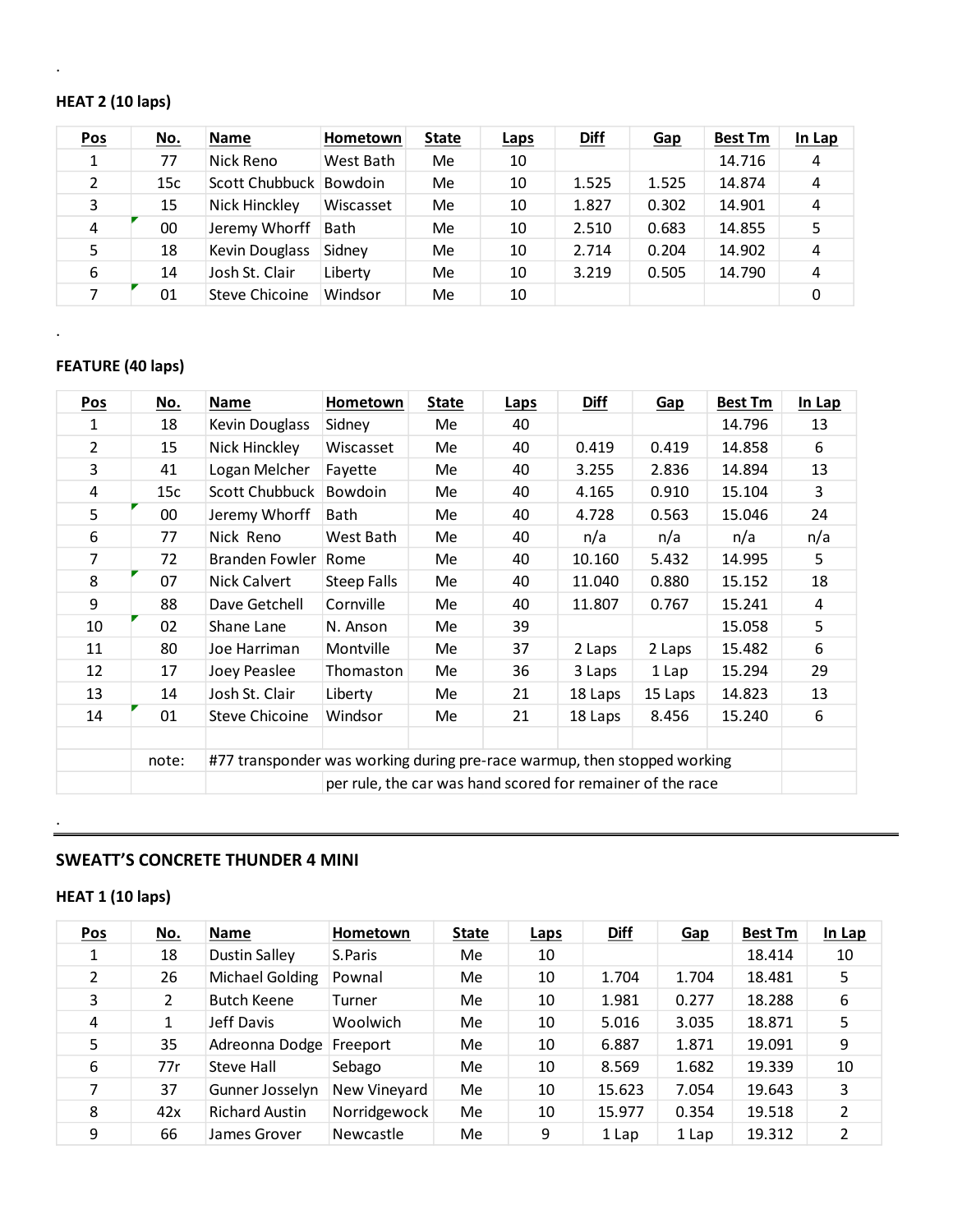#### **HEAT 2 (10 laps)**

.

| <b>Pos</b>    | <u>No.</u> | <b>Name</b>     | Hometown       | <b>State</b> | <b>Laps</b> | <b>Diff</b> | <b>Gap</b> | <b>Best Tm</b> | In Lap |
|---------------|------------|-----------------|----------------|--------------|-------------|-------------|------------|----------------|--------|
|               | 44         | David Cook      | Jay            | Me           | 10          |             |            | 18.144         | 6      |
| $\mathcal{P}$ | 7          | Shane Webber    | New Vinyard    | Me           | 10          | 3.343       | 3.343      | 18.193         | 4      |
| 3             | 0x         | Jeff Farrington | Alna           | Me           | 10          | 4.533       | 1.190      | 18.432         | 4      |
| 4             | 84x        | Doug Degroat    | Oxford         | Me           | 10          | 5.562       | 1.029      | 18.723         | 5      |
| 5             | 57         | Bruce Hall Jr   | Chesterville   | Me           | 10          | 10.904      | 5.342      | 19.114         | 3      |
| 6             | 1F         | Jeremy Farrar   | <b>Hebron</b>  | Me           | 10          | 13.241      | 2.337      | 19.370         | 8      |
| 7             | 4          | Brody Badeau    | Lewiston       | Me           | 10          | 14.865      | 1.624      | 19.632         | 4      |
| 8             | 813        | John Anderson   | <b>Bristol</b> | Me           | 10          | 16.847      | 1.982      | 19.748         | 5      |
| 9             | 16         | Shawn McMorrow  | Skowhegan      | Me           | 9           | 1 Lap       | 1 Lap      | 20.566         | 5      |
| 10            | 22         | Brandon French  | Belgrade       | Me           | 1           | 9 Laps      | 8 Laps     | 24.125         | 1      |
| 11            | 34         | Logan Maddocks  | Appleton       | Me           | 1           | 9 Laps      | 2.298      | 24.311         | 1      |

### **FEATURE (25 laps)**

.

.

| Pos            | <u>No.</u>     | <b>Name</b>                                                | Hometown     | <b>State</b> | Laps         | <b>Diff</b> | Gap     | <b>Best Tm</b> | In Lap         |
|----------------|----------------|------------------------------------------------------------|--------------|--------------|--------------|-------------|---------|----------------|----------------|
| 1              | 44             | David Cook                                                 | Jay          | Me           | 25           | 7.335       | 7.335   | 18.170         | 9              |
| $\overline{2}$ | 0x             | Jeff Farrington                                            | Alna         | Me           | 25           | 12.328      | 4.993   | 18.421         | 22             |
| 3              | $\overline{7}$ | Shane Webber                                               | New Vinyard  | Me           | 25           | 13.209      | 0.881   | 18.288         | $\overline{7}$ |
| 4              | 18             | <b>Dustin Salley</b>                                       | S.Paris      | Me           | 25           | penalty     | penalty | 18.284         | $\overline{7}$ |
| 5              | 84x            | Doug Degroat                                               | Oxford       | Me           | 25           | 17.024      | 2.826   | 18.649         | 13             |
| 6              | $\overline{2}$ | <b>Butch Keene</b>                                         | Turner       | Me           | 25           | 19.656      | 2.632   | 18.443         | $\overline{4}$ |
| 7              | 66             | James Grover                                               | Newcastle    | Me           | 24           | 1 Lap       | 1 Lap   | 19.102         | 12             |
| 8              | 26             | <b>Michael Golding</b>                                     | Pownal       | Me           | 25           | penalty     | penalty | 18.570         | 18             |
| 9              | 77r            | <b>Steve Hall</b>                                          | Sebago       | Me           | 24           | 1 Lap       | 2.264   | 19.146         | 13             |
| 10             | 1F             | Jeremy Farrar                                              | Hebron       | Me           | 24           | 1 Lap       | 1.766   | 19.136         | 8              |
| 11             | 35             | Adreonna Dodge                                             | Freeport     | Me           | 24           | 1 Lap       | 1.037   | 19.061         | 9              |
| 12             | 1              | Jeff Davis                                                 | Woolwich     | Me           | 24           | 1 Lap       | 7.488   | 18.743         | 5              |
| 13             | 4              | <b>Brody Badeau</b>                                        | Lewiston     | Me           | 24           | 1 Lap       | 13.160  | 19.581         | 20             |
| 14             | 42x            | <b>Richard Austin</b>                                      | Norridgewock | Me           | 23           | 2 Laps      | 1 Lap   | 19.875         | 10             |
| 15             | 57             | <b>Bruce Hall Jr</b>                                       | Chesterville | Me           | 23           | 2 Laps      | 1.369   | 19.832         | 22             |
| 16             | 813            | John Anderson                                              | Bristol      | Me           | 22           | 3 Laps      | 1 Lap   | 19.944         | 8              |
| 17             | 37             | Gunner Josselyn                                            | New Vineyard | Me           | 22           | 3 Laps      | 15.442  | 20.251         | $\overline{4}$ |
| 18             | 16             | Shawn McMorrow                                             | Skowhegan    | Me           | 11           | 14 Laps     | 11 Laps | 20.429         | $\overline{4}$ |
| 19             | 34             | Logan Maddocks                                             | Appleton     | Me           | $\mathbf{1}$ | 24 Laps     | 10 Laps | 34.185         | $\mathbf 1$    |
| 20             | 46             | <b>Ches Williams</b>                                       | Hope         | Me           | $\mathbf{1}$ | 24 Laps     | 15.249  | 49.163         | $\mathbf{1}$   |
|                |                |                                                            |              |              |              |             |         |                |                |
|                | note:          | #18 penalized 3 pos for tech violation (right rear camber) |              |              |              |             |         |                |                |
|                |                | #26 penalized 3 pos for failing to go to to post race tech |              |              |              |             |         |                |                |
|                |                |                                                            |              |              |              |             |         |                |                |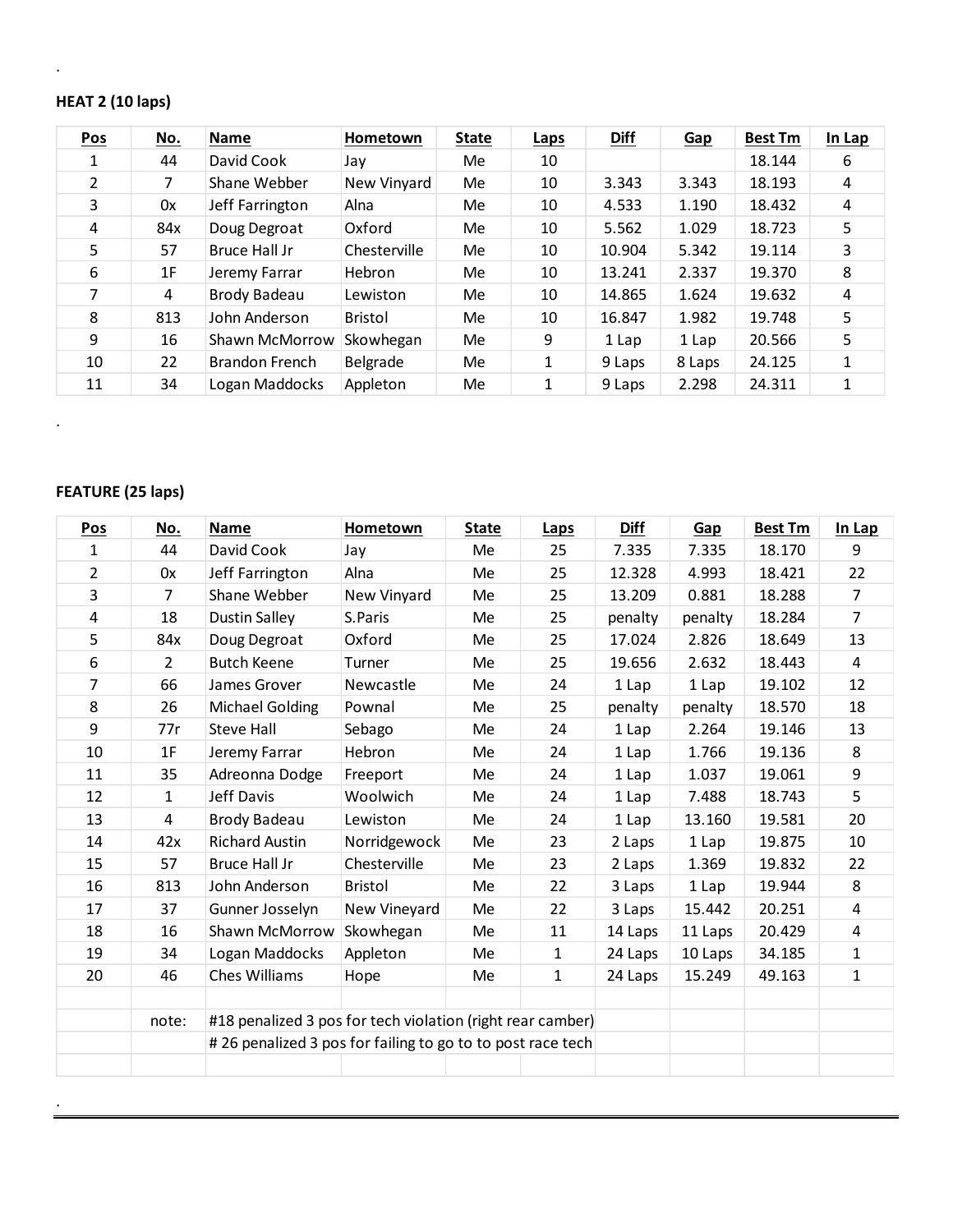#### **MARKET 27 SUPER STREETS**

## **HEAT 1 (10 laps)**

| <b>Pos</b> | <u>No.</u> | <b>Name</b>                     | Hometown  | <b>State</b> | <b>Laps</b> | <b>Diff</b> | Gap    | <b>Best Tm</b> | In Lap |
|------------|------------|---------------------------------|-----------|--------------|-------------|-------------|--------|----------------|--------|
| 1          | 05         | <b>Brett Osmond</b>             | Wiscasset | Me           | 10          |             |        | 16.476         | 6      |
|            |            | Charlie Sanborn III Scarborough |           | Me           | 10          | 2.264       | 2.264  | 16.495         | 4      |
| 3          | 41         | Nicole Benincasa                | Buxton    | Me           | 10          | 4.201       | 1.937  | 16.815         | 3      |
| 4          | 35         | Mike Wallace                    | Wiscasset | Me           | 10          | 10.083      | 5.882  | 16.831         | 3      |
|            | 44         | Derek Corliss                   | n/a       | Me           | 10          | 12.950      | 2.867  | 17.887         | 8      |
| 6          | 58         | David Greenleaf                 | Westport  | Me           | 5           | 5 Laps      | 5 Laps | 16.925         | 4      |

## **HEAT 2 (10 laps)**

.

.

| <b>Pos</b>    | <u>No.</u> | <b>Name</b>           | Hometown    | <b>State</b> | <b>Laps</b> | <b>Diff</b> | Gap   | <b>Best Tm</b> | In Lap |
|---------------|------------|-----------------------|-------------|--------------|-------------|-------------|-------|----------------|--------|
| 1             | 04         | Zack Bowie            | Greene      | Me           | 10          |             |       | 16.597         | 2      |
| $\mathcal{P}$ | 85         | Michael Harrison      | Durham      | Me           | 10          | 0.100       | 0.100 | 16.632         | 6      |
| 3             | 27         | <b>Richard Pelton</b> | Scarborough | Me           | 10          | 0.197       | 0.097 | 16.639         | 5      |
| 4             | 47         | Brandon Bailey        | Wiscasset   | Me           | 10          | 0.320       | 0.123 | 16.658         | 6      |
|               | 15         | Mike St. Pierre       | Buxton      | Me           | 10          | 0.935       | 0.615 | 16.661         | 5      |
| 6             | 92         | Colby Meserve         | Buxton      | Me           | 10          | 3.108       | 2.173 | 16.869         | 5      |
|               | 55         | Darick Barker         | Durham      | Me           | 10          | 6.979       | 3.871 | 16.838         | 8      |

### **HEAT 3 (10 laps)**

| Pos | <u>No.</u>      | <b>Name</b>        | <b>Hometown</b> | <b>State</b> | <b>Laps</b> | <b>Diff</b> | <b>Gap</b> | <b>Best Tm</b> | In Lap |
|-----|-----------------|--------------------|-----------------|--------------|-------------|-------------|------------|----------------|--------|
|     | 78              | <b>Tiger Colby</b> | Wiscasset       | Me           | 10          |             |            | 16.252         | 4      |
| 2   | 5.              | Dominic Curit Saco |                 | Me           | 10          | 2.625       | 2.625      | 16.361         | 4      |
| 3   | 23x             | Josh St.Clair      | Liberty         | Me           | 10          | 2.926       | 0.301      | 16.368         | 3      |
| 4   | 11 <sub>b</sub> | Matt Beers         | Farmingdale     | Me           | 10          | 3.560       | 0.634      | 16.541         | 6      |
| 5   | 00              | PJ Merrill         | Canton          | Me           | 10          | 3.581       | 0.021      | 16.461         | 4      |
| 6   | 0               | Alex Smith         | <b>Hollis</b>   | Me           | 10          | 5.891       | 2.310      | 16.637         | 5      |
| 7   | 11              | Jason Oakes        | Boothbay        | Me           | 3           | 7 Laps      | 7 Laps     | 16.839         | 2      |
| 8   | 00 <sub>m</sub> | Nick Morton        | Woolwich        | Me           |             | 9 Laps      | 2 Laps     | 26.982         | 1      |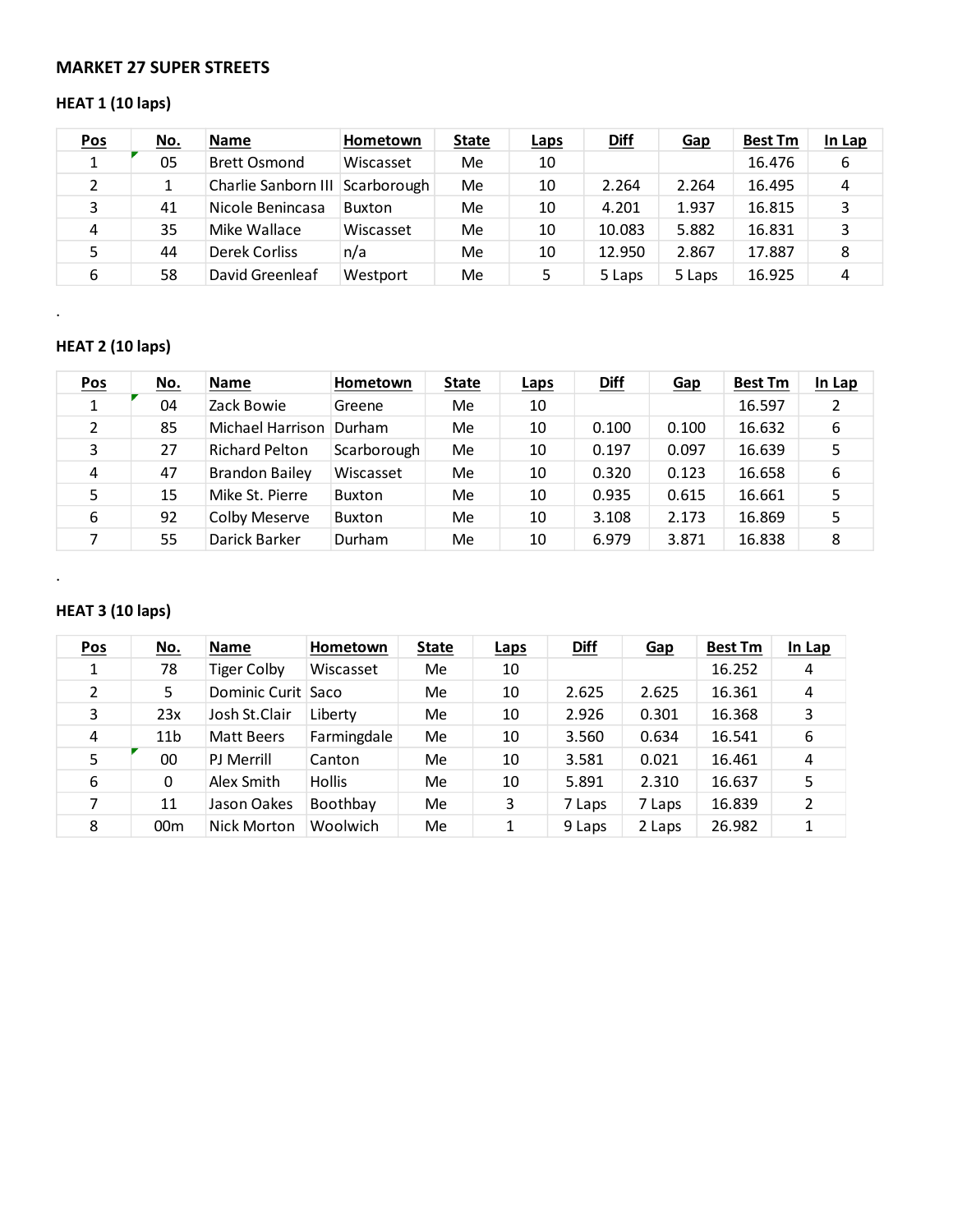#### **FEATURE (30 laps)**

| Pos            | <u>No.</u>      | Name                  | <b>Hometown</b> | <b>State</b> | Laps        | <b>Diff</b> | Gap     | <b>Best Tm</b> | In Lap         |
|----------------|-----------------|-----------------------|-----------------|--------------|-------------|-------------|---------|----------------|----------------|
| 1              | 23x             | Josh St.Clair         | Liberty         | Me           | 30          |             |         | 16.394         | 13             |
| $\overline{2}$ | 05              | <b>Brett Osmond</b>   | Wiscasset       | Me           | 30          | 1.371       | 1.371   | 16.517         | 3              |
| 3              | 27              | <b>Richard Pelton</b> | Scarborough     | Me           | 30          | 7.371       | 6.000   | 16.667         | 3              |
| 4              | 11 <sub>b</sub> | Matt Beers            | Farmingdale     | Me           | 30          | 9.379       | 2.008   | 16.732         | 5              |
| 5              | 04              | Zack Bowie            | Greene          | Me           | 30          | 10.265      | 0.886   | 16.622         | $\overline{2}$ |
| 6              | $\mathbf{1}$    | Charlie Sanborn III   | Scarborough     | Me           | 30          | 10.970      | 0.705   | 16.688         | 3              |
| 7              | 47              | <b>Brandon Bailey</b> | Wiscasset       | Me           | 30          | 11.114      | 0.144   | 16.638         | 4              |
| 8              | $\mathbf 0$     | Alex Smith            | <b>Hollis</b>   | Me           | 30          | 11.166      | 0.052   | 16.781         | 5              |
| 9              | 15              | Mike St. Pierre       | Buxton          | Me           | 30          | 11.641      | 0.475   | 16.852         | 19             |
| 10             | 55              | Darick Barker         | Durham          | Me           | 30          | 12.775      | 1.134   | 16.859         | 14             |
| 11             | 58              | David Greenleaf       | Westport        | Me           | 30          | 16.529      | 3.754   | 17.090         | 9              |
| 12             | 35              | Mike Wallace          | Wiscasset       | Me           | 30          | 17.842      | 1.313   | 16.946         | 19             |
| 13             | 85              | Michael Harrison      | Durham          | Me           | 29          | 1 Lap       | 1 Lap   | 16.648         | 9              |
| 14             | 11              | Jason Oakes           | Boothbay        | Me           | 21          | 9 Laps      | 8 Laps  | 16.425         | $\overline{3}$ |
| 15             | 00              | PJ Merrill            | Canton          | Me           | 6           | 24 Laps     | 15 Laps | 17.015         | 4              |
| 16             | 44              | Derek Corliss         | n/a             | Me           | 4           | 26 Laps     | 2 Laps  | 17.672         | $\overline{3}$ |
| 17             | 92              | Colby Meserve         | Buxton          | Me           | 1           | 29 Laps     | 3 Laps  | 34.271         | $\mathbf{1}$   |
| 18             | 78              | <b>Tiger Colby</b>    | Wiscasset       | Me           | 0           | 30 Laps     | 1 Lap   |                | 0              |
| 19             | 05              | Dominic Curit         | Saco            | Me           | $\mathbf 0$ | 30 Laps     | 0.284   |                | 0              |
| 20             | 41              | Nicole Benincasa      | Buxton          | Me           | 0           | 30 Laps     | 0.745   |                | 0              |
| 21             | 00 <sub>m</sub> | Nick Morton           | Woolwich        | Me           | $\mathbf 0$ | 30 Laps     | 4.432   |                | 0              |

## **WICKED GOOD VINTAGE RACERS / HOBBY**

### **HEAT 1 (10 laps)**

.

.

| <u>Pos</u> | <u>No.</u> | Name           | Hometown        | <b>State</b> | <b>Laps</b> | <b>Diff</b> | Gap    | <b>Best Tm</b> | In Lap |
|------------|------------|----------------|-----------------|--------------|-------------|-------------|--------|----------------|--------|
|            | 2x         | <b>Bub Dow</b> | South Paris     | Me           | 10          |             |        | 20.084         | 10     |
| 2          | 32         | Johnny Rice    | <b>Bristol</b>  | Me           | 10          | 0.356       | 0.356  | 20.286         | 10     |
| 3          | 5.         | John Knapp     | <b>Bowdoin</b>  | Me           | 10          | 0.437       | 0.081  | 20.264         | 10     |
| 4          | p38        | Mark Bowie     | Poland          | Me           | 10          | 0.726       | 0.289  | 20.332         | 10     |
| 5          | 38         | Addison Bowie  | Auburn          | Me           | 10          | 0.953       | 0.227  | 20.374         | 10     |
| 6          | 151        | Dave Foster    | Searsport       | Me           | 10          | 1.553       | 0.600  | 20.233         | 10     |
| 7          | 7          | Gary Seekins   | South Thomaston | Me           | 10          | 1.597       | 0.044  | 20.582         | 10     |
| 8          | 44         | Dean Grant     | Detroit         | Me           | 10          | 7.805       | 6.208  | 20.144         | 3      |
| 9          | 10         | Nick Williams  | Warren          | Me           | 4           | 6 Laps      | 6 Laps | 22.768         | 2      |